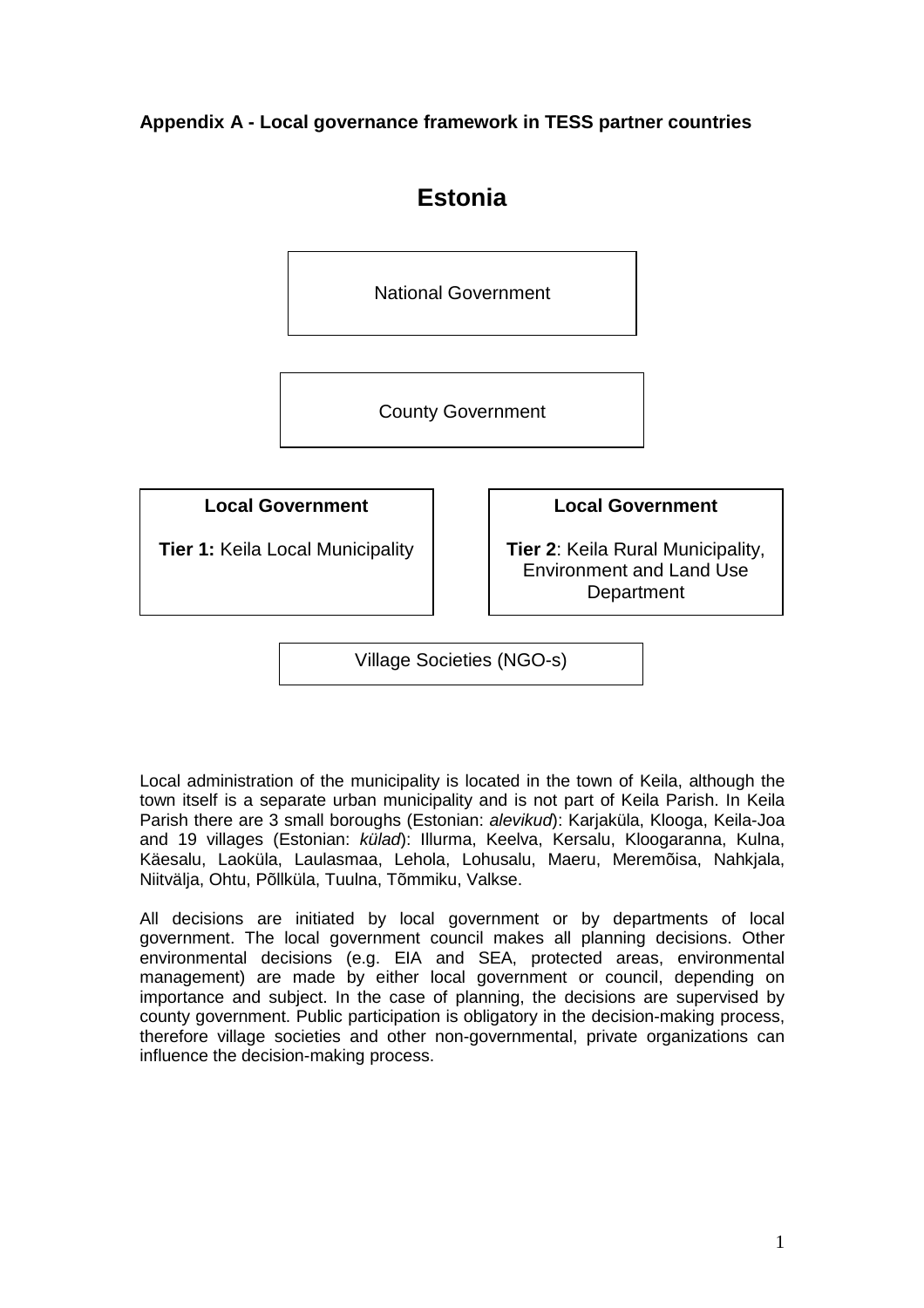### **Greece**



Local Authorities in Greece (Municipalities) have certain responsibilities regarding environmental issues such as land management and management of amenity areas. When it comes to national protected areas (such as in our case study), local municipalities consult with the relevant Management Authorities.

Municipalities' responsibilities do not include formal elaboration of EIA but they have responsibility to report details of EIA conducted locally to the higher levels of governance. They also contribute to SEA with wider strategic planning. They always consult with the government conservation agencies when considering environmental decisions and usually they hold consultations with private individuals when considering environmental decisions.

Local Authorities in most protected areas in Greece have a 2-tier system: Municipality Council (Tier 1) and Management Authority (Tier 2). As a tier of local government, Municipality Councils are elected government bodies while Management Authority is founded by the national government through legislative procedure.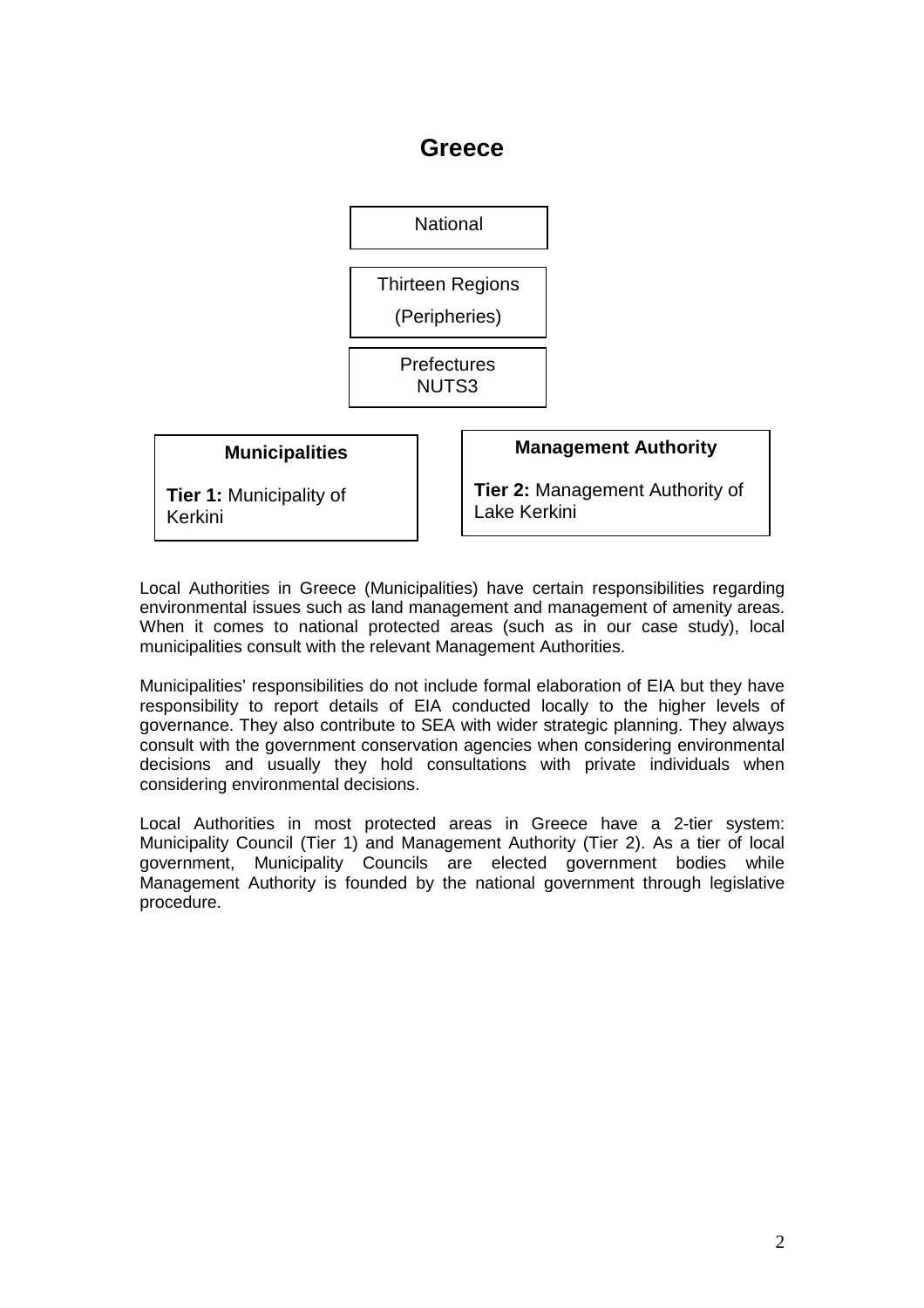## **Hungary**



The governance levels are in change due to the EU membership (2004) in Hungary. Traditionally Hungary has a 2-tier local governance system, consisting of 19 county municipalities on the regional level and app. 3200 parish or town municipalities on the local level. The capitol, Budapest has 23 district and one capitol municipalities, all of them belong to the local level. There are seven newly formed regions above the counties, but the functions and responsibilities are still not clear.

The regional municipalities are generally not superior to the local ones; the two levels are rather complementary in their roles. All local municipalities (villages, towns) are independent to a large degree in their governance role and have their own responsibility to provide a certain level of - according to the number of inhabitants living on their territory - public services.

The major democratic bodies of the local municipalities are the directly elected village or town councils and the mayor. The local municipality can act regulations in the questions that fall within its competence and also an authority.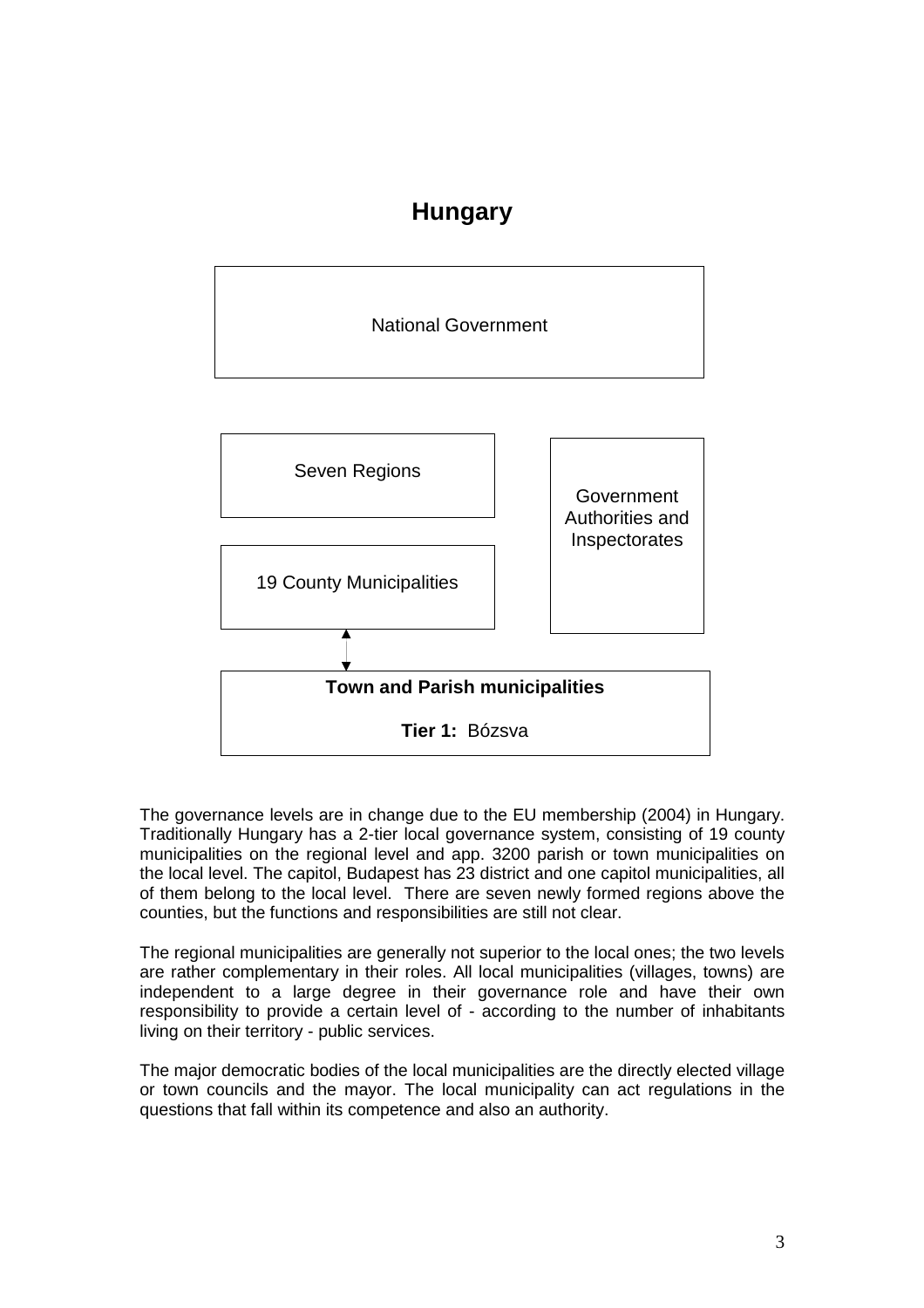## **Poland**



Local (Self-government) Authorities in Poland have a 2-tier system: County Council and District Council. As a tier of local government, District and County Councils are elected bodies with limited discretionary powers and rights. There are 2478 Districts in Poland, of which 1586 are village or rural (non-metropolitan) districts, 306 metropolitan and 586 mixed rural & metropolitan ones. Documents such as the Spatial Plan and Sustainable Development Strategy (Plan) are produced by the District councils, identifying all the issues of importance to the community, including environmental issues. As a shared vision for the community, it needs to be based on information provided through research and stakeholder consultations (access to the documents is provided during the consultation period).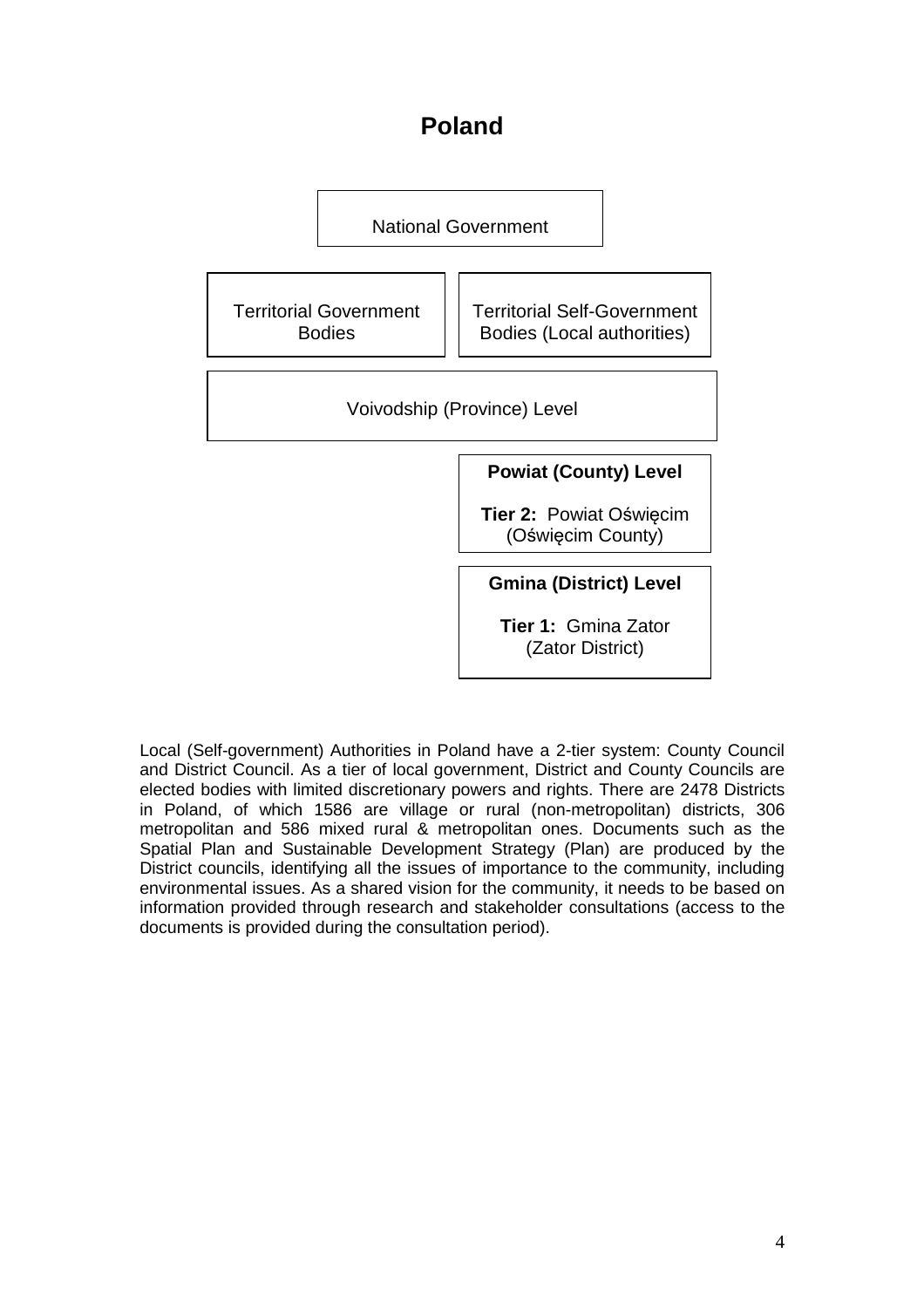# **Portugal**

National Government

Five Commissions of Coordination and Regional Development (Continent)

Two Regional **Governments** (Azores and Madeira)

### **Concelhos**

**Tier 2:** Camara Municipal S. Brás de Alportel (municipality)

### **Freguesias**

**Tier 1**: Junta de Freguesia de São Brás de Alportel

Local Authorities throughout Portugal have a two tier system: Concelho and Freguesia. Concelho is the largest unit and may include from one to 87 Freguesias. In continental Portugal (excluding the islands of Azores and Madeira), there are 278 Concelhos averaging 32,003 ha, and 4,050 Freguesias averaging 2,197 ha (http://www.igeo.pt/produtos/cadastro/caop/shapes\_2008\_1.htm). Both Concelhos and Freguesias are elected bodies. Concelhos have a wide range of competencies in the areas of land planning, education and environment, among other, while the attributions and powers of Frequesias are very limited.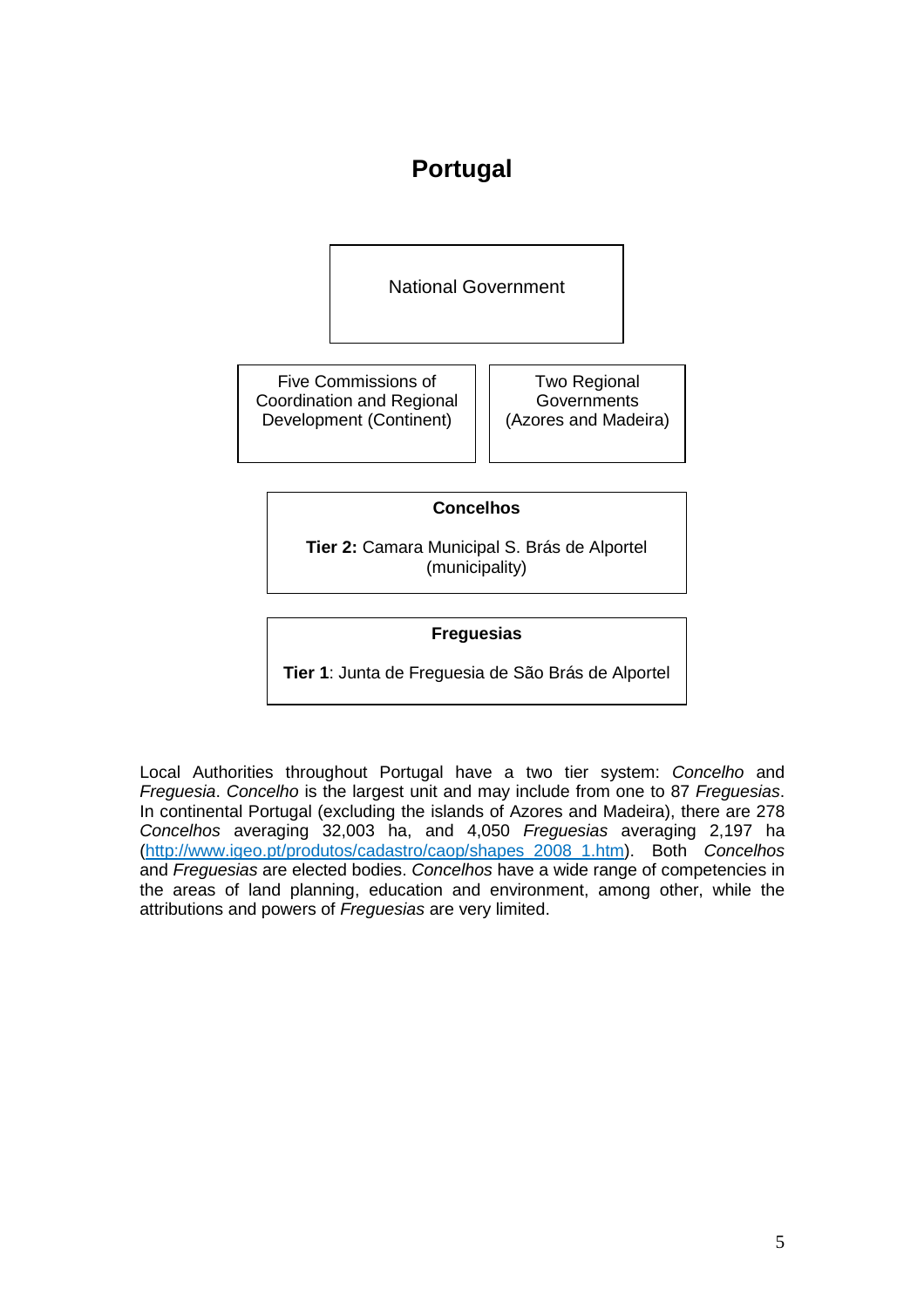### **Romania**



Local Authorities in most areas in Romania have a 2 tier system: County/Commune Council and Town/Municipality Council. County/Commune or Town/Municipality Councils have decision attributions while the mayors have executive powers. Both the mayors and the counsellors are elected. In some cases, the County Councils must collaborate with other Governmental agencies and institutions in order to make decisions concerning protected areas. Also, each county is delegated a prefect which represents the government's interests.

http://www4.pmb.ro/wwwt/downld/L286\_2006.pdf http://www.cdep.ro/pls/legis/legis\_pck.htp\_act\_text?idt=27123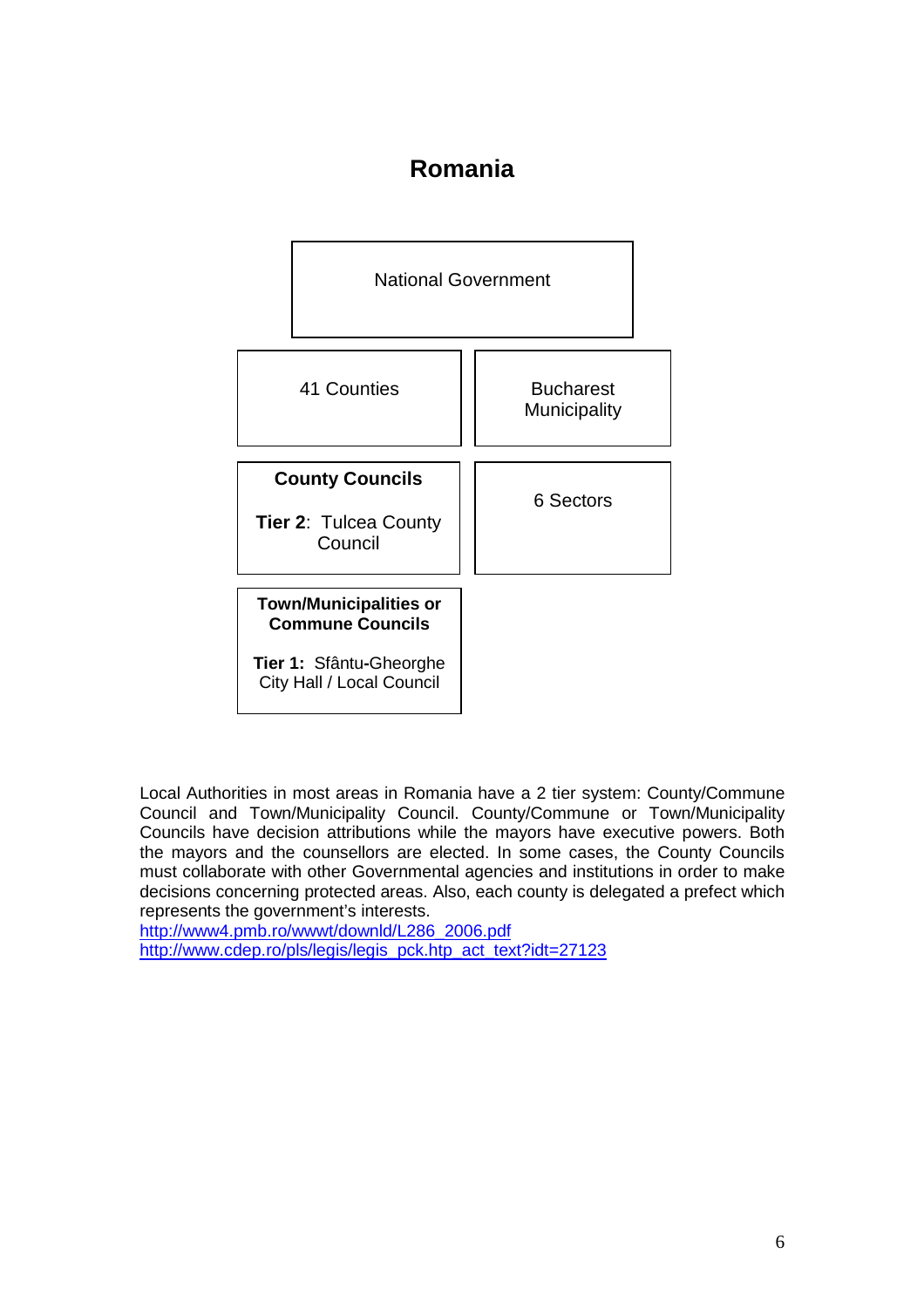# **Turkey (Eğirdir and Firtina)**

National Government

Province Directorate of Forest and **Environment** 

### **District Governorships**

**Tier 2 (Eğirdir**) = Directorate of Nature Conservation and National Parks **Tier 2 (Firtina**) = (1) Office Directorate of Nature Conservation and National Parks (2) Provincial Directorate of Environment and Forest (3) Provincial Directorate of Agriculture

### **District municipality**

**Tier 1 (Eğirdir**) = Provincial Directorate of Agriculture – Eğirdir **Tier 1 (Firtina**) = Municipality of Çamlıhemşin

Tier 1 (Eğirdir) = Provincial Directorate of Agriculture – Eğirdir Tier 2 (Eğirdir) = Directorate of Nature Conservation and National Parks

Tier 1 (Firtina) = Municipality of Çamlıhemşin

Tier 2 (Firtina) = (1) Office Directorate of Nature Conservation and National Parks - Mujdat AKKURT (2) Provincial Directorate of Environment and Forest - Sabit Kandemir (3) Provincial Directorate of Agriculture - Şafak Bulut

**Eğirdir** is a district of Isparta **Province.** Villages or neighbourhoods, which are governed by elected village headmen lie at the bottom of the administrative system in Turkey. However, the bottom layer of the Turkish administrative system (in terms of its effect on environmental decisions) shall be considered as district municipalities and district governorships, which are headed by elected mayors and appointed governors (kaymakam) respectively.

One level up, on provincial level, the province governor (Vali) and the Provincial Directorate of Environment and Forestry authorized by the governorship are the most influential actors in terms of decisions affecting eco-system, biodiversity and environment. On national level, the highest organisation in the rank of environmental decision-making process is the Ministry of Environment and Forestry.

The province governors and district governors are appointed by the Ministry of Internal Affairs, while the head of Provincial Directorate of Environment and Forestry is appointed by the Ministry of Environment and Forestry.

The district governors report to the province governor but are also responsible to the Ministry of Internal Affairs. The Provincial Directorate of Environment and Forestry reports to the province governor at local level while it reports to the Ministry of Environment and Forestry at the national level.